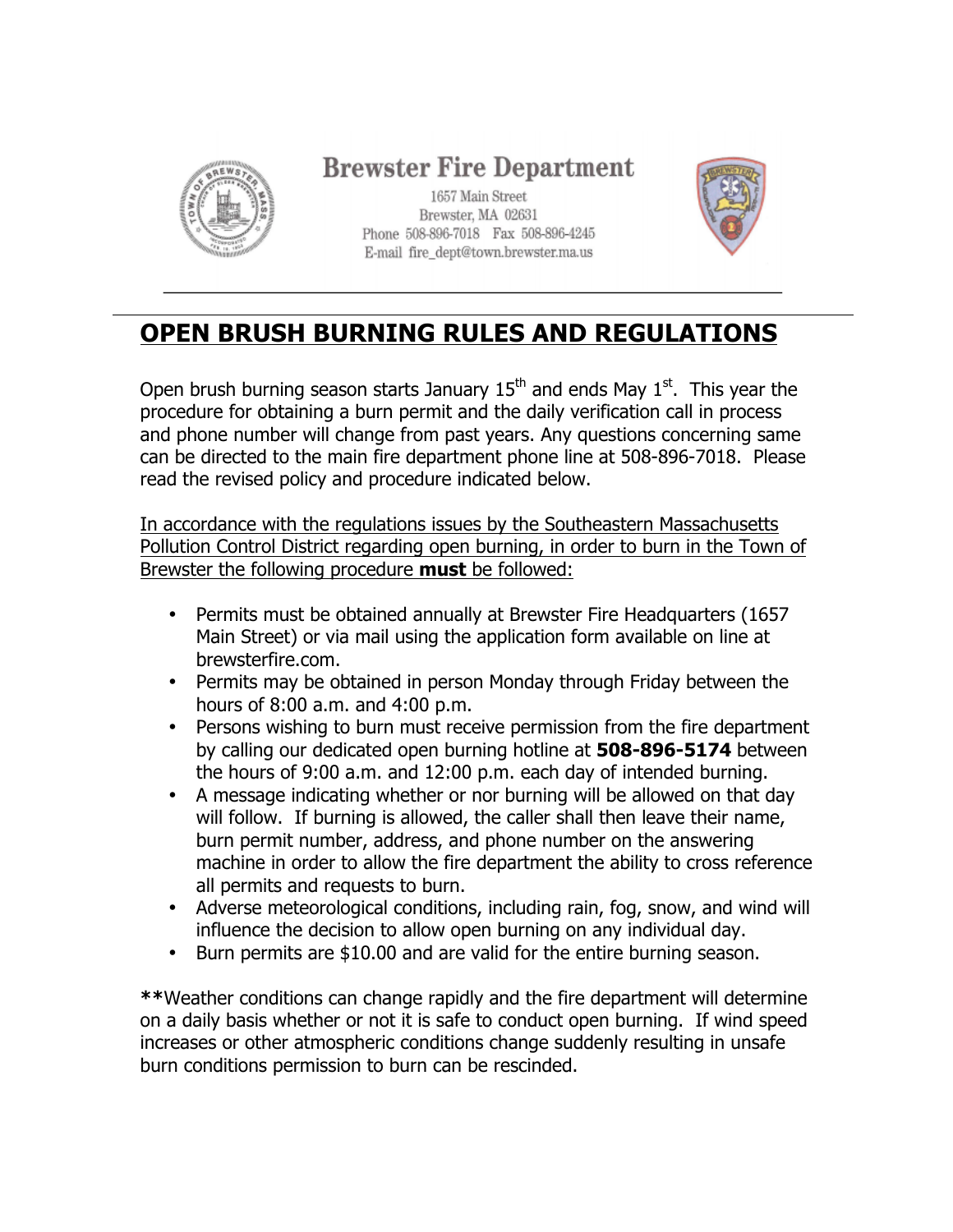### The following rules apply to open burning:

- Burning must not cause a nuisance.
- Burning must be done with smoke minimizing starters.
- Burning must take place on the land closest to the source of the material to be burned and in accordance with Department of Environmental Protection regulations (310 CMR DEP 7.07).
- Burning must take place at the location specified on the issued permit (permits are valid for one location only).
- Burning material and location shall be no less than 75 feet from any structure.
- A responsible person **must** be in attendance **at all times** while the fire is burning.
- A hose and/or water supply as well as shovels and/or rakes for controlling the fire must be present.
- Burning shall not commence after 12:00 p.m.
- All burning material must be fully extinguished by 4:00 p.m.
- The Brewster Fire & Rescue Department reserves the right to inspect all burning sites at any time.

Burning of the following materials with a permit is allowed:

- Brush, cane, driftwood, and forestry debris from other than commercial and/or industrial land clearing operations.
- Materials normally associated with the pursuit of agriculture such as fruit tree pruning's, dead raspberry stalks, blueberry patches for pruning purposes, and infected bee hives for disease control.
- Trees and brush resulting from agricultural land clearing
- Fungus infected elm wood, if no other acceptable means of disposal is available.

State open burning regulations **prohibit** the following:

- Burning of brush, trees, cane, and driftwood from commercial and/or industrial land clearing operations.
- Burning of grass, hay, leaves, stumps, tires, or furniture.
- Burning of trees.
- Burning during adverse meteorological conditions.
- Burning at landfills or refuse disposal facilities other than approved incinerators.
- Burning construction material and debris.
- Stacking, placing, or storing flammable or combustible material in a manner that the fire department may presume the material may be burned.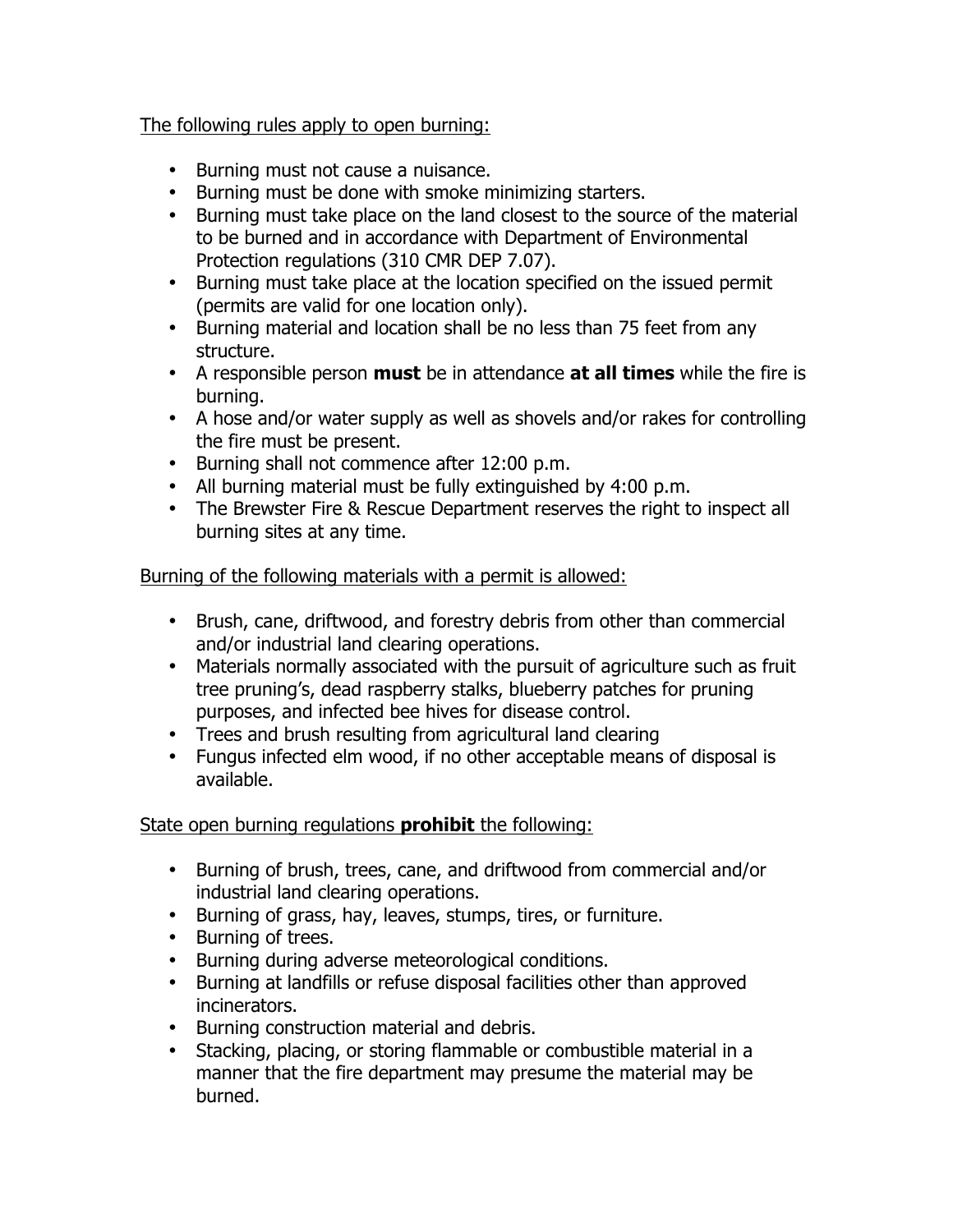**\*\***Infractions of the above regulations by any violator(s) will result in revocation of the burn permit and cancellation of the open burning season for the individual violator. In certain cases fines may be levied by the fire department.

#### Who may burn:

- Those who have permission from the fire department.
- Those affiliated with an official fire fighting agency who is actively engaged in training activities or combating or backfiring an existing fire.
- Those who are utilizing an open burn as a primary method of cooking.

#### How to conduct open burning:

- An adult must always be present during any open burning operation. All children and pets should be kept at a safe distance.
- Keep a water supply such as a garden hose, pump can, or pressurized water can available.
- Keep tools such as a rake or shovel available.
- Use paper and kindling wood to start the fire and progressively add larger pieces of wood.